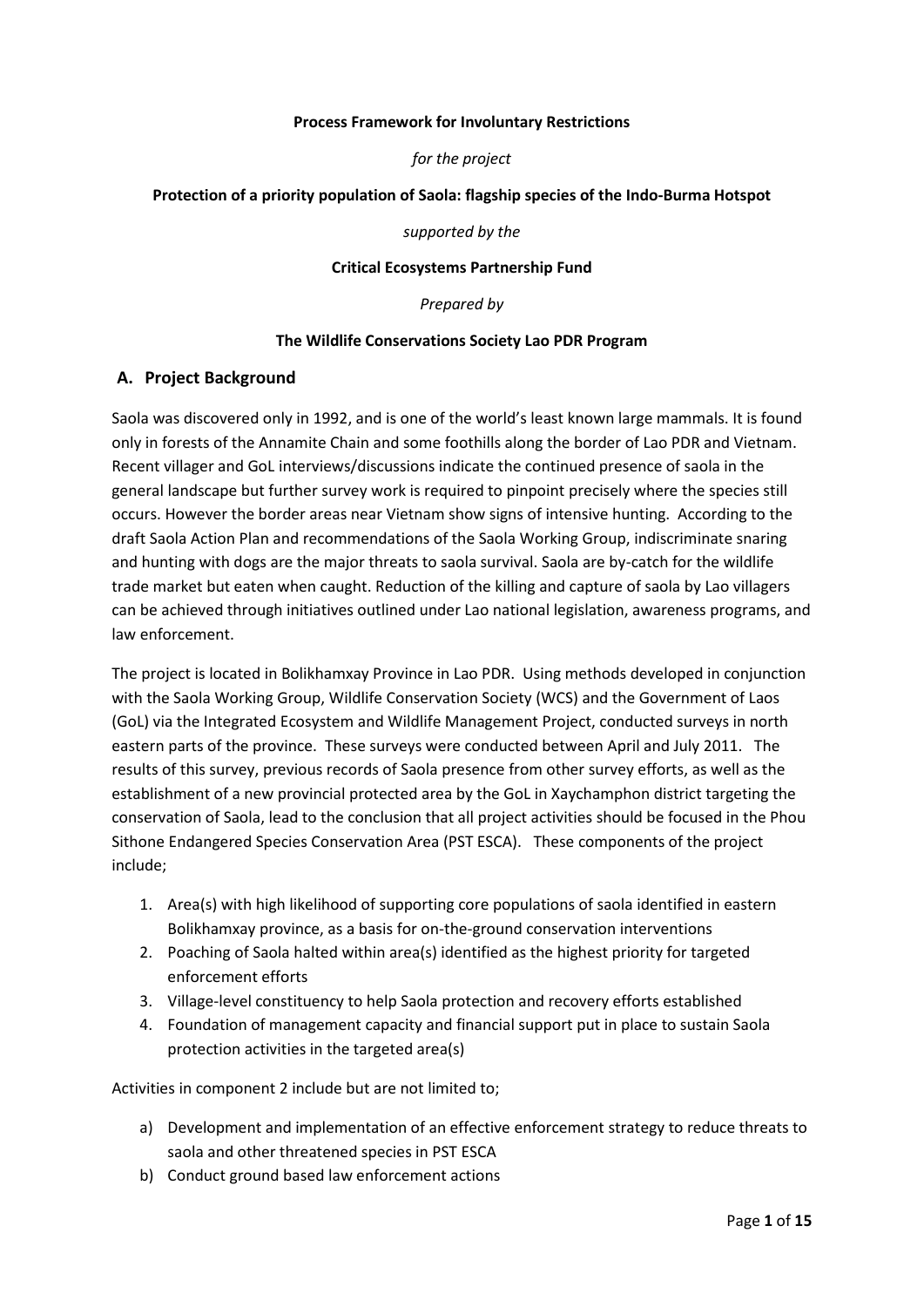Despite the simplification of the law enforcement activities as presented in the paragraphs above, actual enforcing of the law is only one action that needs to be taken to begin effective management of the PST ESCA. Other components of the project that we intend to implement and are critical in the lead up to on the ground enforcement include;

- i. consultation with stakeholders about the project establishment,
- ii. conducting of a community outreach campaign to build awareness about saola, threats to saola, sustainable natural resource management, local laws and regulations relating to wildlife and forest management, and boundaries and local regulations relating to the PST **ESCA**
- iii. development of draft local regulations specific to the PST ESCA
- iv. development of draft zoning for the PST ESCA in accordance with Lao law
- v. conduct consultations in an appropriate language at the village level regarding regulations and zoning to allow input from community members
- vi. finalisation of zoning and local regulations, signed by local authorities
- vii. boundary demarcation of the PST ESCA

During the surveys undertaken in 2011 we conducted community mapping exercise with 15 villages in and around priority habitat areas for Saola in north eastern Bolikhamxay. The results of these mapping exercises identify six villages that use the PST ESCA for both hunting and collection of NTFP's.

Several activities under component 2 will have potential implications on the resource use of communities around the PST ESCA, most particularly in relation to unsustainable and illegal hunting practices such as snaring and hunting with dogs as well as other activities.

Depending on the enforcement strategy implemented and the overall approach to managing the PST ESCA landscape, such as zoning of the protected area into total protection zone and management zone in which certain activities are or are not permitted, we anticipate that this may affect local community members in the following ways;

- Possible reduced access to forest resources such as permitted wild animal harvesting including fishing, collection of non-timber forest products, and collection of legal forest timber products such as fuel wood
- Possible reduced access to cultural and spiritual sites
- Possible reduced availability of agricultural land
- Possible increased long term availability of non timber forest products through applied and effective sustainable management
- Increased potential for alternative income sources such as from tourism, labour services, guiding services, enforcement ranger services
- Continuation of environmental services such as water and air quality and retention of soils

# **B. Participatory Implementation**

As mentioned in the section above all activities undertaken during the project will be highly participatory involving several stakeholder groups. These include;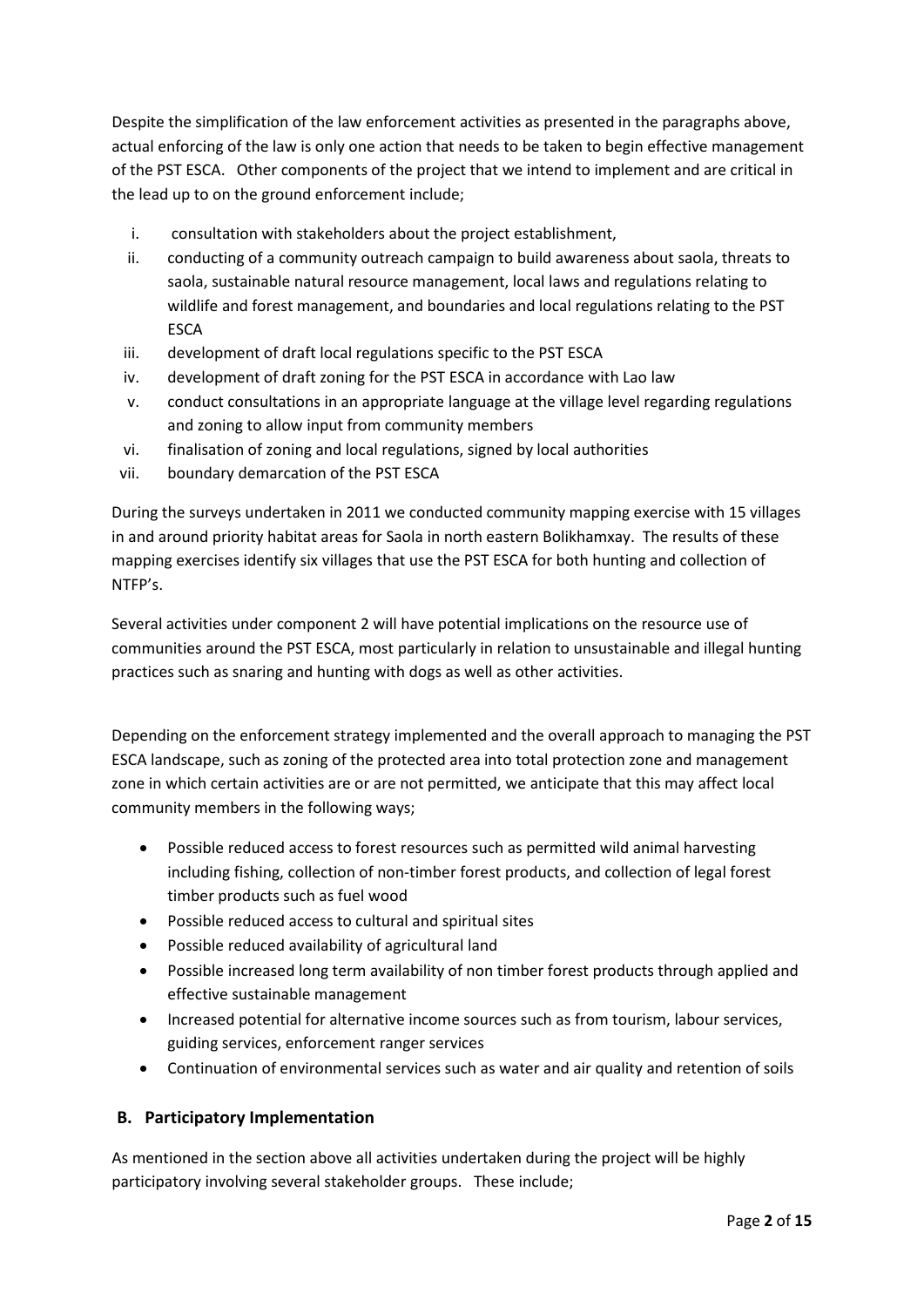## *Surveys to establish key areas with high likelihood of supporting core populations of saola*

Following the prioritisation of key areas in north eastern Bolikhamxay using remote sensing analysis we will implement surveys to establish those areas with a high likelihood of supporting core populations of saola. Survey will be undertaken using both village based interview methods as well as field based ground truthing of information obtained during interview and discussions at villages.

Community mapping exercise will be conducted to provide a better understanding of local needs, local biodiversity values, local land and resource use, and clarify local knowledge. During community mapping exercises we will ask local communities to provide spatial information about the areas they use for both hunting, collection of non-timber forest products, and finally records relating to the presence of saola. This information will then be integrated into zoning plans for the PST ESCA. Community mapping exercises will involve participation from local community members, both men and women. The discussion sessions will be facilitated using the Lao language. Hmong facilitators will be part of the implementation team and facilitate in the Hmong language if required.

One on one interviews will be conducted using a semi structured format. The interview sessions will be facilitated using the Lao language. Hmong facilitators will be part of the implementation team and facilitate in the Hmong language if required.

We will then attempt to ground truth data from interviews by conducting forest searches/walks. During these forest searches the survey team will ground truth key data provided by informants using GPS (both Saola records and landscape features), collect information about habitat types and quality (e.g. establish photo reference points), document any suspected evidence of Saola (dung, hoof prints), and set camera traps at mineral licks. During the field work for ground truthing data local community members will participate as guides and porters.

#### *First stakeholder workshop*

This will involve stakeholder representatives from both provincial and district governments as well as from all villages relevant to the immediate project area. At this workshop participants will be provided with an overview of the project objectives, review current progress, and participate in the development of a conceptual model for management of the PST ESCA. Following this all participants will be given an opportunity to comment on the materials presented and contribute to finalising the conceptual model. They will also discuss next steps and priority actions.

#### *Community outreach and awareness campaign*

This campaign will be implemented in 12 target villages in the immediate project area with the objective of developing village level constituency to support saola protection and support species recovery efforts. Participating in the campaign as facilitators will be district government staff as well as team members of the Integrated Ecosystem and Wildlife Management Project. The methods of delivery for this campaign will be highly participatory, based on the RARE PRIDE<sup>[1](#page-2-0)</sup> model principles, and involve interactive techniques such as theatre, games, and question and answer sessions. The campaign will be delivered using the Lao language. Hmong facilitators will be part of the implementation team and facilitate in the Hmong language if required.

<span id="page-2-0"></span> <sup>1</sup> <http://rareconservation.org/empowering-local-communities-solve-global-conservation-challenges>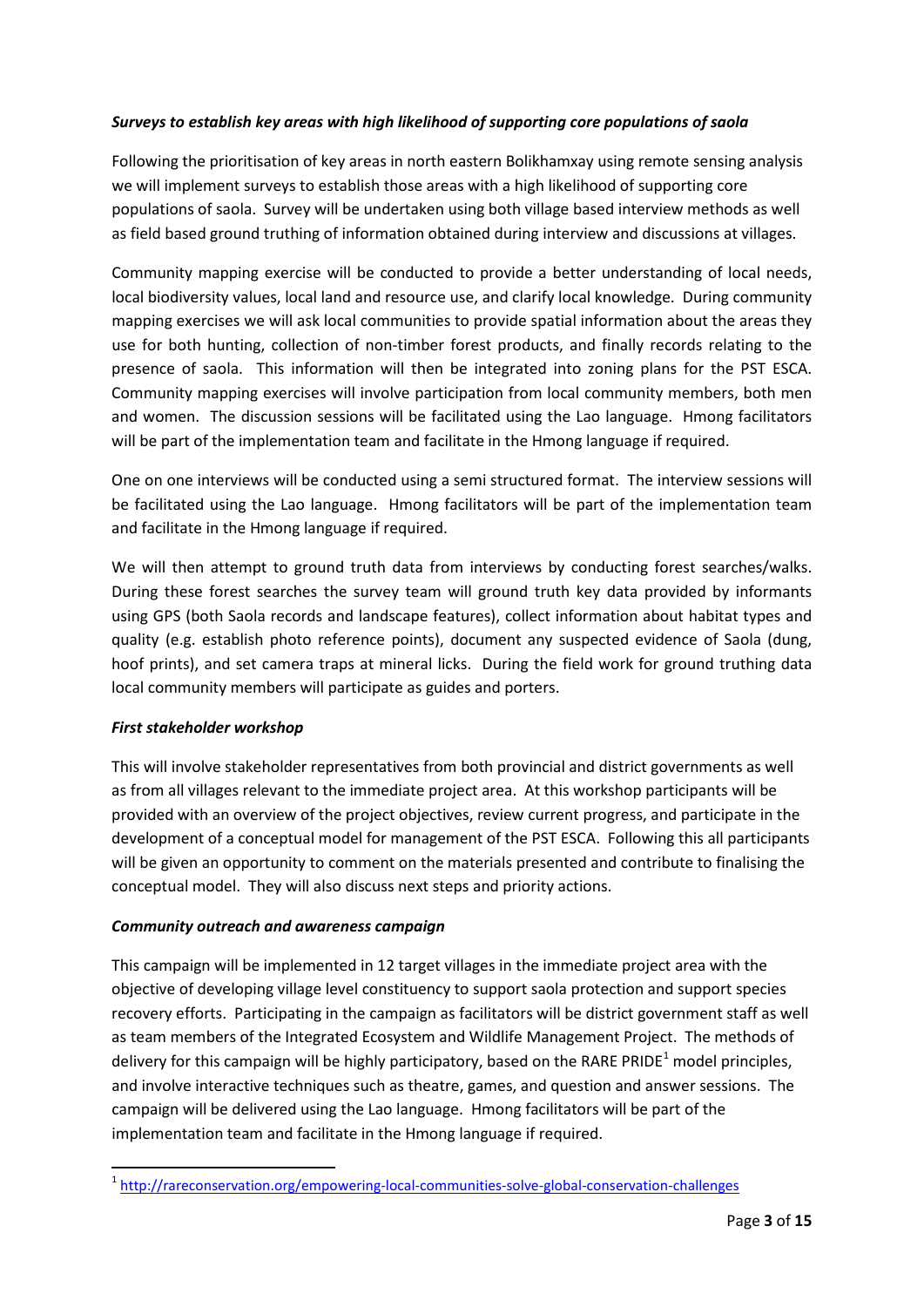## *Enforcement actions*

In order to reduce and eventually halt poaching of saola in high priority areas we will conduct enforcement operations in the PST ESCA. Enforcement ranger teams will involve participation of local community members as rangers, guides and porters.

#### *Regular meetings with Enforcement Team Leaders*

A good professional working relationship between enforcement staff and local community authorities is critical for long term success. As enforcement operations proceed the teams will on occasion pass through or stay at local communities. During these times it will be standard protocol for the leader of the enforcement teams to meet with local community authorities to present recent results, listen to community feedback and advice, and act as a relay for this advice back to district authorities and project staff.

#### *Development of local management regulations and zoning*

Local regulations and zoning of the protected area will be developed to guide the management of the PST ESCA. According to the Lao Forestry Law 2007 governing conservation forests all protected areas in the country are to be zoned into Total Protection, Controlled Use, and Buffer Zones. Using these categories as a guide we will develop zoning of the PST ESCA in collaboration with local communities and government. During the zoning development we will also be consulting with local communities about any sites of particular spiritual or cultural importance in the PST ESCA.

These management regulations and zoning will be developed using the following steps;

- 1. Review current regulations and zoning for other similar protected areas in Lao PDR
- 2. Draft regulations and zoning development by WCS, project staff, and government staff from the Integrated Ecosystem and Wildlife Management Project
- 3. Consultation meeting with local district and provincial government to discuss draft regulations and zoning, with approval to proceed to local community level consultation<sup>[2](#page-3-0)</sup>
- 4. Consultation meetings held with all villages in the immediate project area to review draft regulations and zoning, and propose modifications or raise concerns. Every effort will be made to ensure maximum attendance from each local community and facilitation of the meeting will be in Lao language, and Hmong language where required. All meetings will be documented with attendance records, minutes of meeting, photographs, and video if possible.
- 5. Final draft of regulations and zoning developed by WCS and IEWMP staff based on comments provided during village consultation meetings
- 6. Final regulations and zoning approved by local district government
- 7. Distribution and extension of the regulations and zoning in all villages in the immediate project area

<span id="page-3-0"></span> $2$  See Appendix 1 for protocol for consultation meetings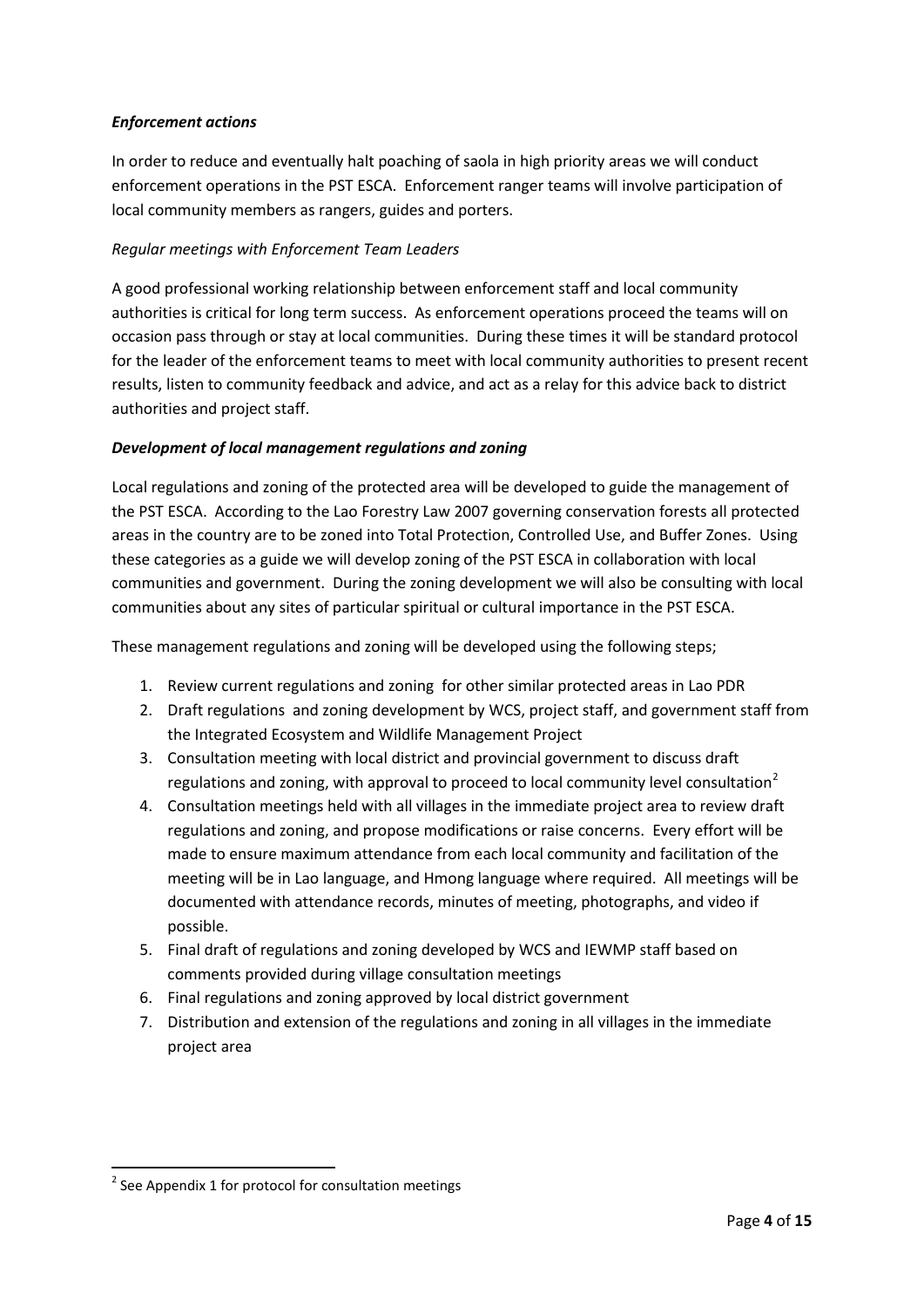### *Boundary demarcation*

Based on the zoning plan developed through consultation with both local government and local communities we will proceed with demarcation of the boundary of the PST ESCA in high priority areas and considering available funding. In areas nearby villages the physical demarcation of the boundary will be done in collaboration with local communities.

## **C. Criteria for eligibility of affected persons**

Certain components of the project, particularly enforcement of national laws and local regulations, will impose restrictions on activities which are illegal, unsustainable, and destructive. As such we anticipate that there will be few persons from those groups engaged in illegal, unsustainable and destructive practices and therefore eligible for mitigation or compensation as affected persons.

Despite this the WCS, and the government of Lao PDR, are committed to establishing a sustainable conservation model that seeks to benefit both the unique biodiversity of the PST ESCA including saola, and the local communities that rely on resources and services that the protected area provides.

Currently there is little information about the biodiversity of PST ESCA. Throughout the project we will consider appropriate methods to monitor biodiversity in the PST ESCA and seek funding to implement these methods. Possible methods for monitoring biodiversity include ecological surveys and monitoring implemented by local communities around the protected area which have been previously implemented in Lao PDR and other developing countries (Steinmetz 2000, Ling 2000, Danielsen *et. al* 2000).

There is also little information about how local communities access and use biological resources in the PST ESCA. Throughout the project we will implement activities with the aim of developing a better understanding of local natural resource use. This will include participatory activities such as the community mapping exercises, and activities implemented during the Free Prior and Informed Consent processes mentioned in section B above. This will provide opportunity for local communities to input to the development of land use planning (zoning) of the protected area and regulations to govern access and use of resources in the protected area. We expect that these consultative processes will at least initially identify broad groups that may be affected by improved management of the protected area, and thus eligible for assistance via mitigation measures.

Where possible we will also collaborate with other local development partners to monitor changes in socio-economic indicators. For example, the Luxembourg Agency for Cooperation and Development (Lux Dev) is currently implementing a Bolikhamxay Livelihood Improvement and Governance Programme in collaboration with the Bolikhamxay Provincial Planning and Investment Department. This programme focuses on the agriculture and food security sector, and the project area includes all villages in Xaychamphon district. As part of their programme Lux Dev and the government of Lao PDR will monitor socio-economic indicators in all target villages. We hope to be able to access the socio economic data collected by this programme to assist us to identify local community groups that may be eligible for assistance and mitigation measures.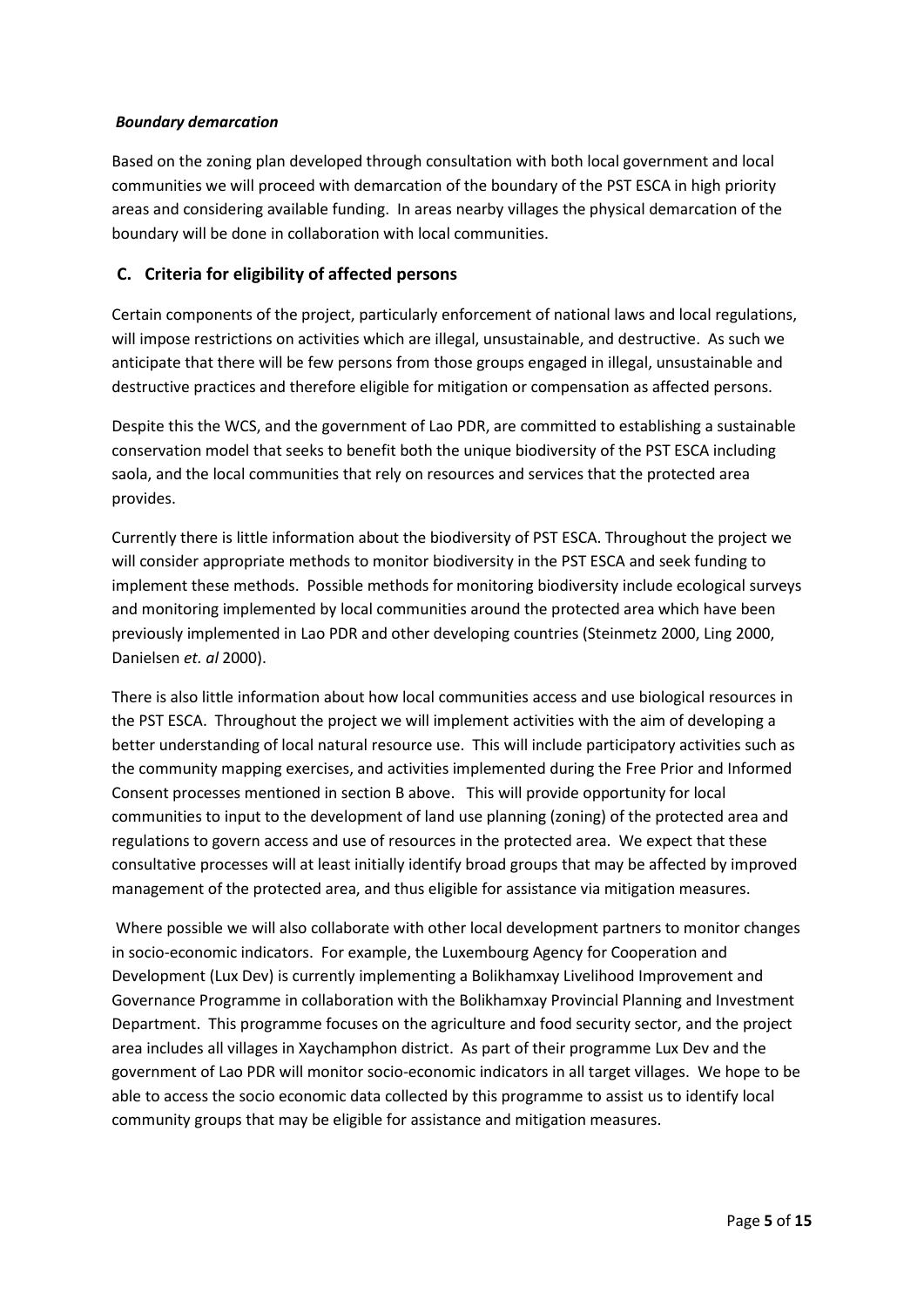Further to this we intend to implement a Rapid Rural Appraisal<sup>[3](#page-5-0)</sup> methodology on an annual basis. This methodology was developed by the WCS and local government partners with the aim of provide information regarding key questions such as;

- 1. How do local people make their living?
- 2. How do the livelihood systems of women and men compare?
- 3. How do the livelihood systems of varying socio-economic groups differ?
- 4. How do the livelihood systems of varying ethnic groups differ?
- 5. Are there households or individuals unable to meet their basic needs?
- 6. How diversified are people's livelihood activities?
- 7. What are the patterns for use and control of key resources?
- 8. What are the most important sources of local income?
- 9. In what ways to local people expend their income?
- 10. What negative impacts do local people perceive as possibly resulting from improved management of the PST ESCA, the causes of these issues, and possible solutions to mitigate these impacts
- 11. What positive impacts do local people perceive as possibly resulting from improved management of the PST ESCA, the causes of these issues, and possible solutions to mitigate these impacts
- 12. Which groups of people have livelihoods vulnerable to change due to improved management of the PST ESCA

Via regular interaction with local communities during consultations and throughout the RRA process, and by monitoring socio economic indicators from development partners, we will be able to accurately identify local groups and persons eligible for assistance and/or mitigation measures. Continued monitoring will be required to identify how communities are affected over time as the project progresses and beyond the term of the current grant.

# **D. Measures to assist affected persons**

The community consultations, review of socio-economic data, and the RRA analysis will allow us to identify any persons or groups eligible for assistance and/or mitigation measures. Throughout these activities we will discuss possible mitigation measures with both local communities and government. Despite this it is evident that we do not have the financial resources available in this grant to provide substantial mitigation, even though we anticipate there will be few persons and groups directly affected. The WCS through our long term collaboration with GoL and the IEWMP has developed several natural resource management systems that may be appropriate mitigation measures in the future such as management of local fisheries and non timber forest products. First we will need to establish which persons groups are affected, how they are affected, then collaboratively develop what assistance activities are suitable as mitigation measures, and then implement these activities with subsequent funding sources.

It is possible that other development activities in target villages, such as those undertaken by Lux Dev, will provide some mitigation of impacts that come about due to restricted access to the PST ESCA. For example, the Lux Dev programme will establish village development funds in all villages in Xaychamphon district. The guidelines for these funds are under development. Lux Dev and the local

<span id="page-5-0"></span> $3$  Methods Manual for Rapid Rural Appraisal (RRA) for the Integrated Ecosystem and Wildlife Management Project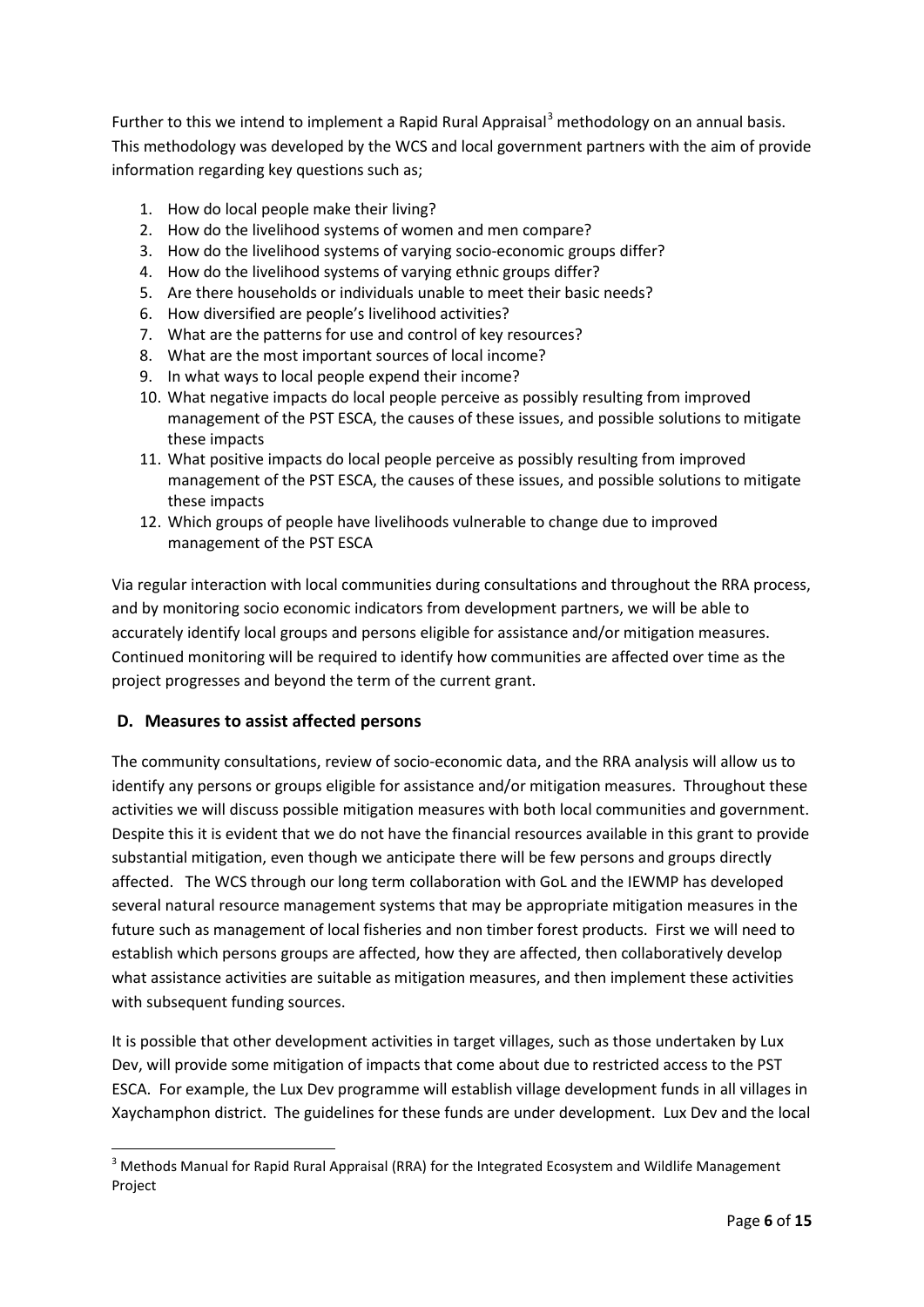government have requested that WCS contribute to the development of specific guidelines so that they are consistent with the sustainable management goals of the PST ESCA.

# **E. Conflict Resolution and Complaint Mechanism**

Throughout the project period and the highly consultative processes described in section B and C local communities will have significant opportunity to raise any concerns they have with the implementation of project activities. There will be opportunities for local communities to consult and meet with local government and WCS staff as well as other neighbouring communities to discuss concerns or raise key issues.

Grievances and concerns can be brought to the local village authorities, district administration office, district agriculture and forestry office, IEWMP staff, WCS technical staff, and the CEPF Regional Implementation Team. WCS and project staff will provide contact details for all the above mentioned groups to all local communities. Given the remoteness of the project location and lack of both transport and telecommunication infrastructure it is likely that any concerns and grievances will follow local practices which is have them relayed to the village authorities and then on to district government staff and WCS.

It will be made clear that any community member from any of the villages surrounding PST ESCA can lodge queries or grievances at any time. WCS and local government authorities will share responsibility to ensure that all queries and grievances are addressed promptly and in accordance with local regulations. After receiving a grievance WCS and local government partners will coordinate a response. This will likely involve travelling to the local community where the grievance arose and conduct a community level meeting to discuss the issue of concern and collaboratively develop an appropriate response. Any grievance, associated mediation, and response will be noted in a report and submitted to CEPF via the appropriate reporting channels.

# **F. Implementation Arrangements**

Implementation of the project will be conducted by all stakeholders identified in this document.

The WCS are responsible for overall management of the project although will require close collaboration with the both provincial and district government authorities including the Provincial Office of Agriculture and Forestry, District Administration Office, District Office of Agriculture and Forestry, and District Police and Military authorities. The WCS will also be responsible for providing technical advice and training as well as developing capacity throughout all project activities. Monitoring and evaluation of activities throughout the project period will be implemented by the **WCS** 

The IUCN SSC Saola Working Group will also provide technical advice for the survey and enforcement components of the project. The Saola Working Group will also be involved in sourcing additional funds to complement the existing CEPF grant and for future site based interventions.

The Provincial Office of Agriculture and Forestry and its district agency will be responsible for designating team members to implement saola surveys. Local community members will also participate in all survey activities.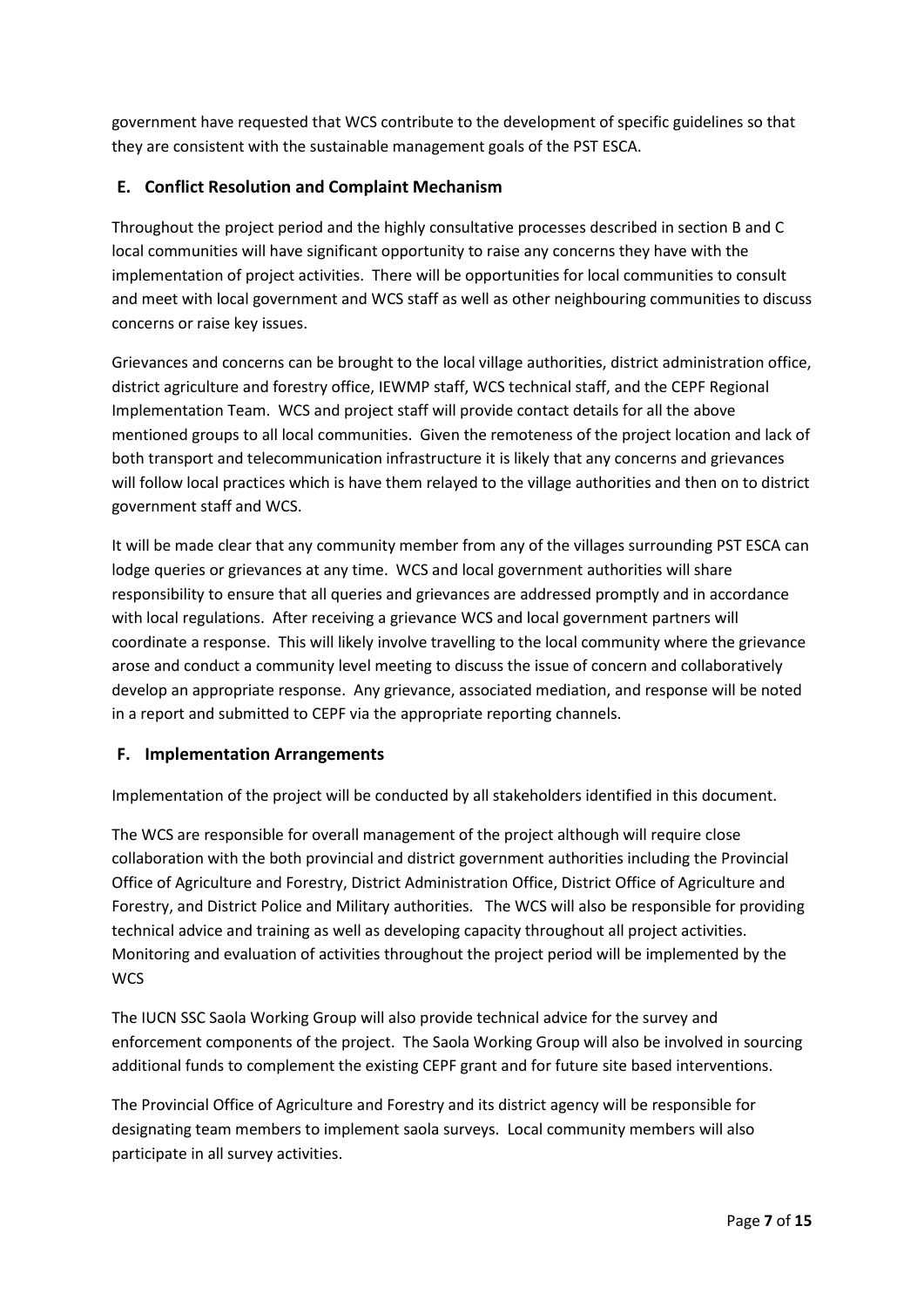The Provincial Office of Agriculture and Forestry and its district agency, the District office of Information and Culture, will be responsible for providing staff for the outreach campaign.

The Provincial Office of Agriculture and Forestry and district police and military will be responsible for providing appropriate enforcement personnel. Village authorities will appoint local community members to train as enforcement rangers in collaboration with local government agencies and WCS.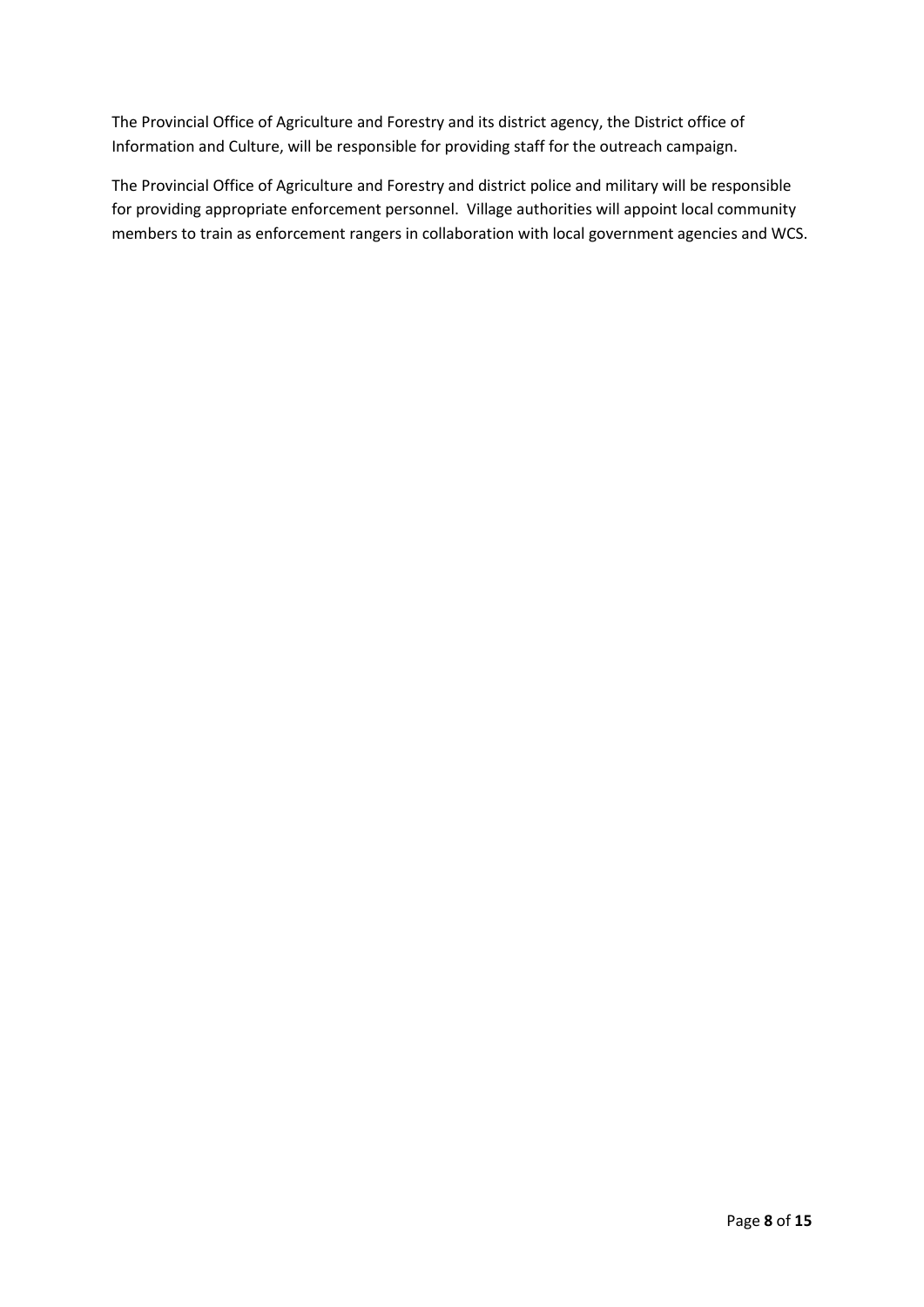# References

Steinmetz, R. 2000*.* Ecological surveys, monitoring, and the involvement of local people in protected areas of Lao PDR. *Evaluating Eden Series, Discussion Paper No. 13.*

Ling, S. 2000. *NBC Biodiversity Monitoring. Part One: Monitoring Manual. Part 2: Trainers Notes.* Forest Management and Conservation Programme. Lao-Finnish-World Bank-GEF Cooperation, Vientiane, Lao PDR

Danielsen, F., Balete, D.S., Poulsen, M.K., Enghoff, M., Nozawa, C.M. and Jensen, A.E. 2000. A simple system for monitoring biodiversity in protected areas of a developing country. *Biodiversity and Conservation*, 9, 1671-1705.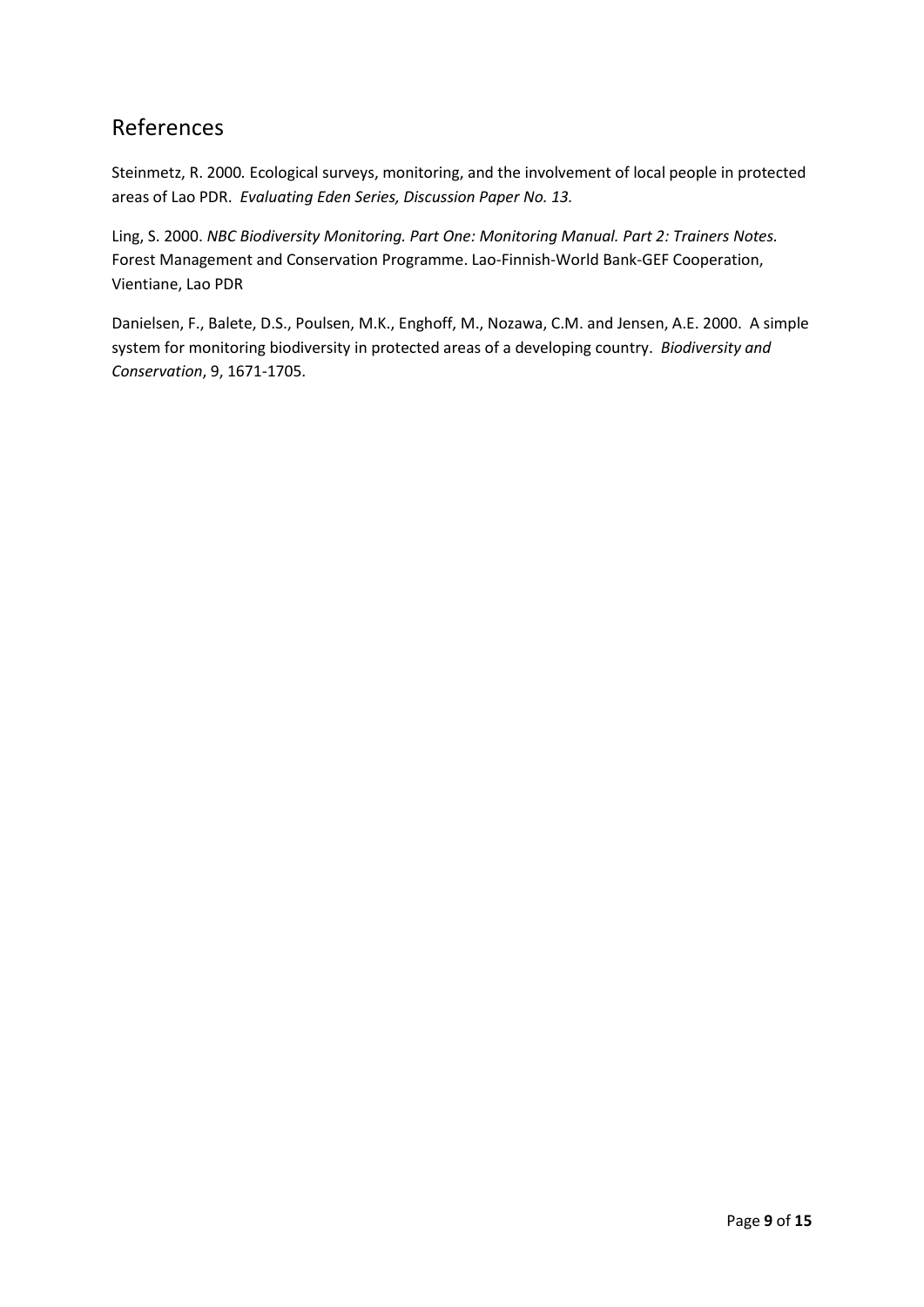# Appendix 1- Consultation Protocol

# **1. Background**

The PST ESCA was declared a Provincial Protected Area on 1 March 2011 by the District Governor of Bolikhamxay province. The PST ESCA falls into the category of "Conservation Forest" under Article 11 of the Lao Forestry Law. In terms of this classification, the villages in and around this area are subject to the relevant lao laws applicable to this category of land management.

In August 2010 WCS received a grant from CEPF primarily for the protection of a priority population of Saola within the PST ESCA. A large proportion of this grant is earmarked for the enforcement of the current laws in place. As a result of this enforcement, there is the potential for communities around the PA to be negatively affected (initially) in terms of the extent and range of previous livelihood practices and activities.

It is critical that these communities play an integral part in the development of a protection strategy for the natural resources and processes they depend on for the future survival of their socioeconomic and cultural heritage. This process will attempt to ensure that the collective knowledge, ideas and concerns of the affected communities be fully integrated into the planning and implementation process to follow.

## **2. FPIC Process guidelines**

(Taken from CEPF guidelines)

The Applicant undertakes a process of free, prior and informed consultation with the affected Indigenous Peoples' communities during project preparation to inform them about the project, to fully identify their views, to obtain their broad community support to the project, and to develop project design and safeguard instruments.

For projects affecting indigenous communities, whether positively or adversely, a more elaborate consultation process is required. This may include, as appropriate:

Inform affected indigenous communities about project objectives and activities Discuss and assess possible adverse impacts and ways to avoid or mitigate them Discuss and assess potential project benefits and how these can be enhanced Discuss and assess land and natural resource use and how management of these resources may be enhanced

Identify customary rights to land and natural resource use and possible ways of enhancing these Identify and discuss (potential) conflicts with other communities and how these might be avoided Discuss and assess food security and how it might be enhanced through project interventions Elicit and incorporate indigenous knowledge into project design Facilitate and ascertain the affected communities' broad support to the project

Develop a strategy for indigenous participation and consultation during project implementation, including monitoring and evaluation.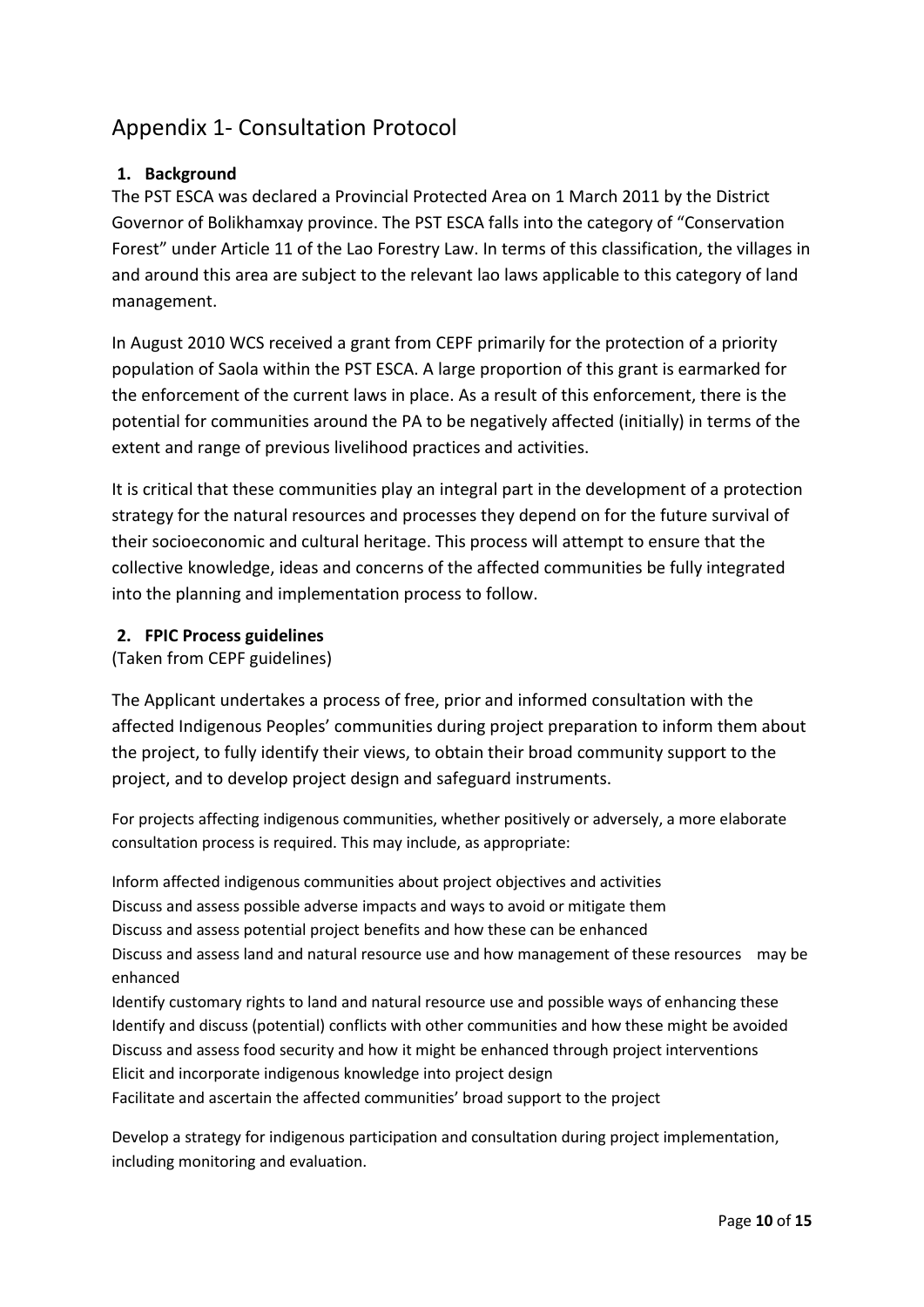All project information provided to indigenous peoples should be in a form appropriate to local needs. Local languages should usually be used and efforts should be made to include all community members, including women and members of different generations and social groups (e.g. clans and socioeconomic background).

# **3. Activity Goal**

To identify, understand and incorporate the views of local communities that could be affected by the implementation of this project within the PST ESCA and to obtain their broad support to the project through a process of free, prior and informed consultation.

## **4. Objectives**

- a. Develop a proposed enforcement strategy based on the relevant and currently applicable Lao Laws.
- b. Obtain broad support for the FPIC process and the enforcement strategy at district level.
- c. Hold fully representative public meetings (Free) in each of the villages around PST ESCA that share the resources of the PA.
- d. Fully inform these communities (Informed) of the project implementation design and strategy, clarifying the potential and real implications to the community.
- e. Provide a forum for communities to fully express their views, and to incorporate these into the project design.
- f. Obtain broad community consensus (Consent) with regards to the implementation of the project.

## **5. Target villages**

| Ban Sopkhon  | Ban Phonkham  |
|--------------|---------------|
| Ban Phonngam | Ban Thenkuang |
| Ban Phonesy  | Ban Khamkoun  |

## **6. Methedology**

The following procedure will be followed during this process:

## *A) District authority support and input process.*

Consultation meeting with local district and provincial government;

- Provide overview of the FPIC process included proposed timeline
- Obtain support for the proposed Zonation and Regulations
- Finalizing logistical details related to the FPIC campaign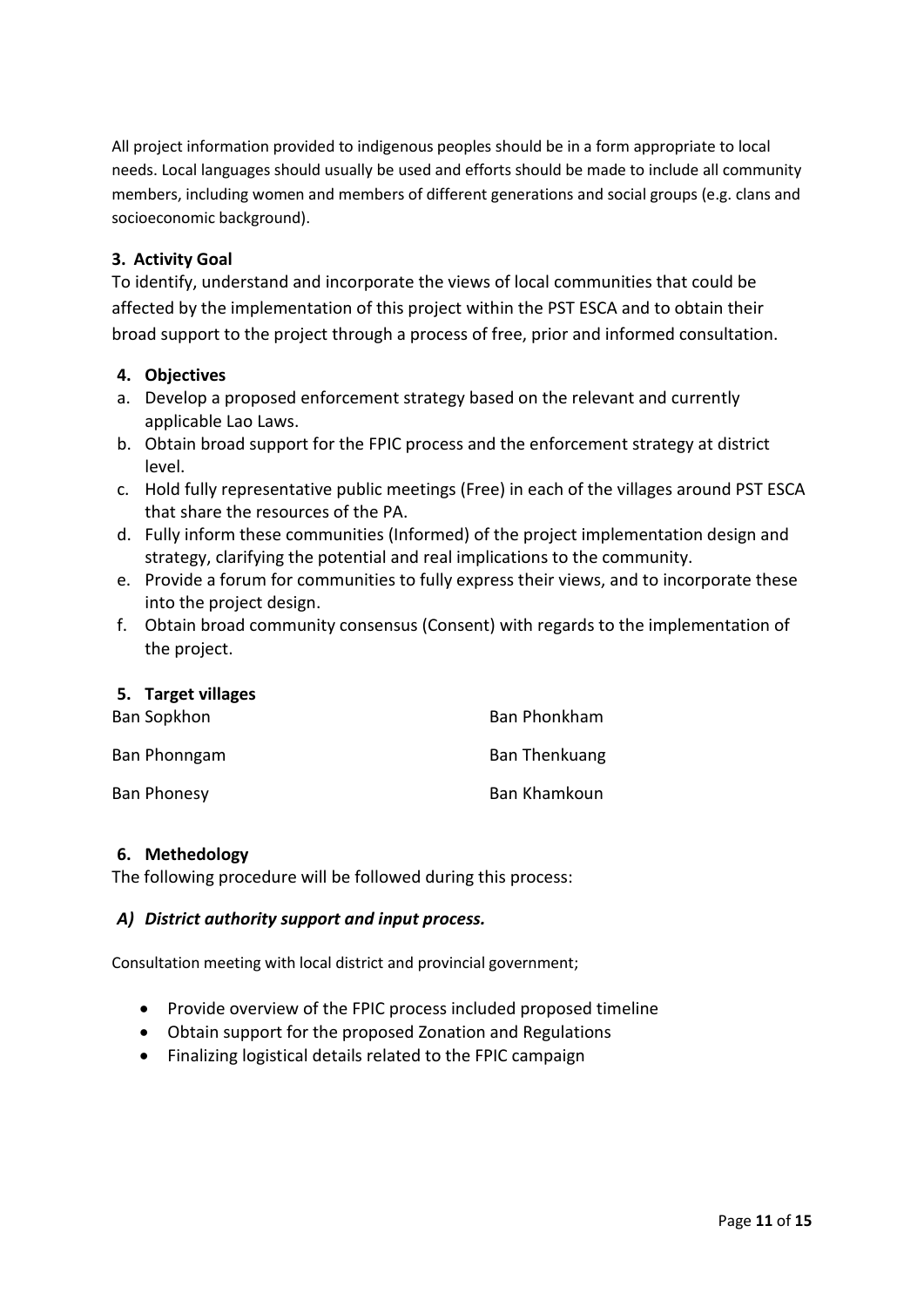| AGENDA - PST ESCA - District level Input regarding Zonation and Regulation. |                          |            |
|-----------------------------------------------------------------------------|--------------------------|------------|
| 27 June 2012                                                                |                          |            |
| $08:30 - 15:30$                                                             |                          |            |
| $08:30 - 08:50 -$ Opening address.                                          |                          | <b>KVD</b> |
| 08:50 - 09:20 - Introduction to FPIC process and activities                 |                          | Ben        |
| 09:20 - 09: 50 - Presentation of Zonation proposal                          |                          | Ben        |
| $09:50 - 10:20 - Tea$                                                       |                          |            |
| 10:20 - 11:20 - Zonation proposal discussion.                               |                          | Led by PNV |
| 11:20 - 12:00 - Presentation of proposed regulations                        |                          | <b>PNV</b> |
| 12:00 - 13:30 - Lunch                                                       |                          |            |
| 13:30 - 14:30 - Discussions of regulations.                                 |                          | Led by PNV |
| 14:30 - 15:00 - The way forward regarding the FPIC process                  |                          | Ben /PNV   |
| $15:00 - 15:30 - Closing remarks$                                           |                          | <b>KVD</b> |
| Participants:                                                               |                          |            |
| IEWMP - Management team - 1                                                 | District police          |            |
| IEWMP - Enforcement supervisor                                              | District military        |            |
| WCS - Technical Advisor                                                     | Head of Zone - Khamhouna |            |
| District governor - Xaychamphon district<br>Head of Zone - Phonengam        |                          |            |
| Head of Zone - Phone Si<br>District co-ordinator of project                 |                          |            |

# *B) Local community consultations (both regulations and zoning)* Day one

- 1. Meet with the Village executive with the following agenda
	- a. Introductions
	- b. Outline the FPIC process and timeline for future activities
	- c. Brief overview of Zonation and regulations
	- d. Complete questionnaire with executive
		- o Contact person for the process, including contact details
		- o Information on LUP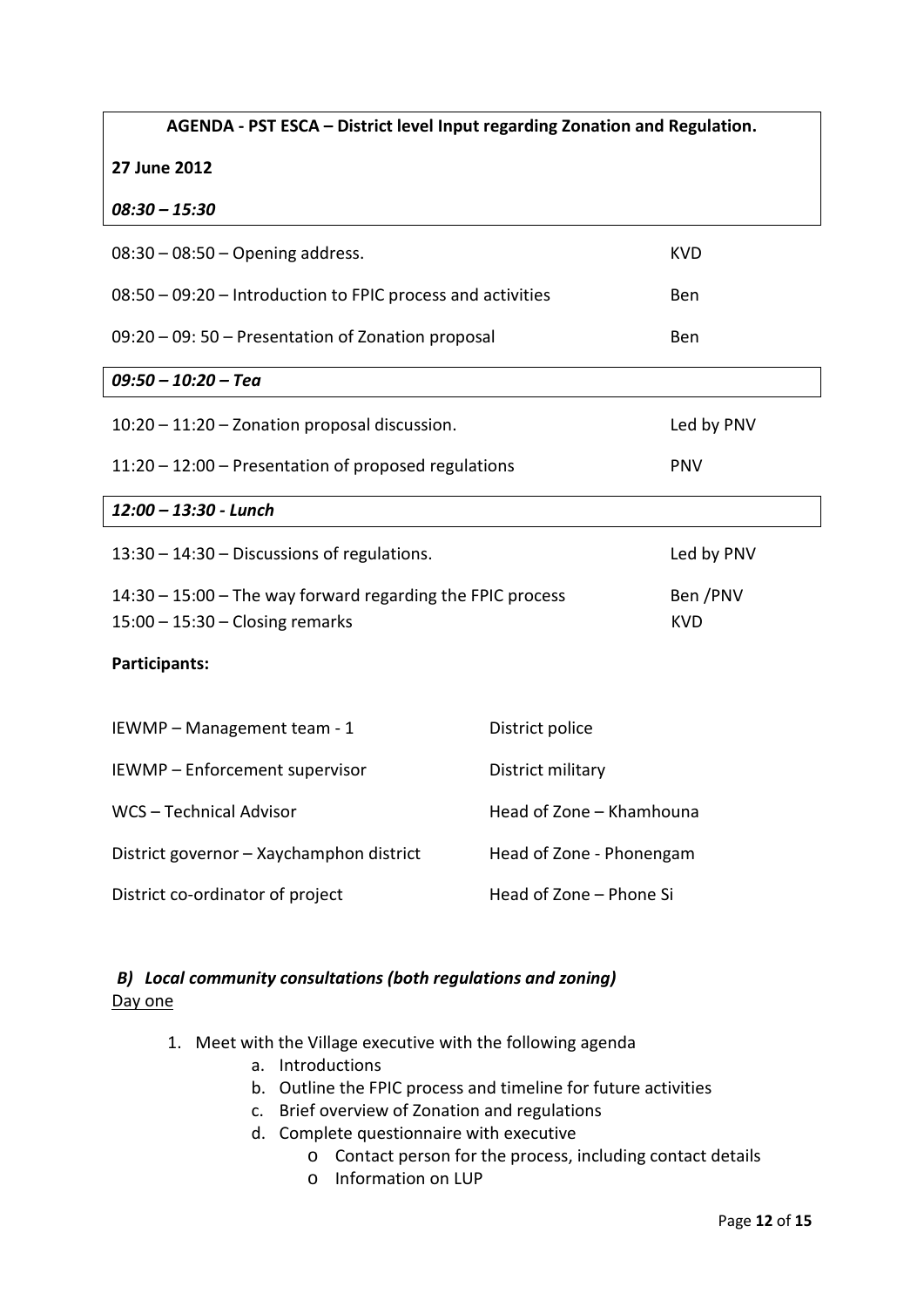- o Current village regulations (Photo copy if possible)
- e. Make logistical arrangements for the consultation process tomorrow.
- f. Resources needed:
	- o Questionnaire form
	- o Presentations / Documents (non electronic)
		- **FPIC process outline**
		- Copy of Zonation and regulations proposals
		- **Village executive questionnaire**

## Day two

| Suggested agenda |  |                                                  |
|------------------|--|--------------------------------------------------|
| 8:00             |  | 8:30 Registration                                |
| 8:30             |  | 8:40 Welcome and introductions                   |
| 8:40             |  | 8:50 Purpose of consultation                     |
| 8:50             |  | 9:10 Ice - breaker game                          |
| 9:10             |  | 9:20 Zonation - Introduction                     |
| 9:20             |  | 9:30 Zonation - PST ESCA                         |
| 9:30             |  | 10:00 Zonation - Local area                      |
| 10:00            |  | $10:30$ Tea break                                |
| 10:30            |  | 10:50 Ice - breaker game                         |
| 10:50            |  | 11:50 Zonation - Discussion                      |
| 11:50            |  | 12:00 Summery of decisions                       |
| 12:00            |  | 13:00 Lunch                                      |
| 13:00            |  | 13:20 Ice - breaker game                         |
| 13:20            |  | 13:30 Regulations - Introduction                 |
| 13:30            |  | 13:50 Regulations - Main highlighted regulations |
| 13:50            |  | 14:50 Regulations - discussions                  |
| 14:50            |  | 15:00 Summery of decisions                       |
| 15:00            |  | 15:30 Tea break                                  |
| 15:30            |  | 15:40 Next steps in the process                  |
| 15:40            |  | 16:00 Final game                                 |
| 16:00            |  | 16:15 Clossing and group photo                   |

# Opening address

- $\triangleright$  Welcome and introductions
- $\triangleright$  Purpose of consultation
	- To provide information regarding the upcoming management activities.
	- **THEFT** To hear the views ideas and support for two aspects of PST ESCA management, Zonation and Regulations.
	- To record these views / ideas and try to incorporate them into the management strategy for the area.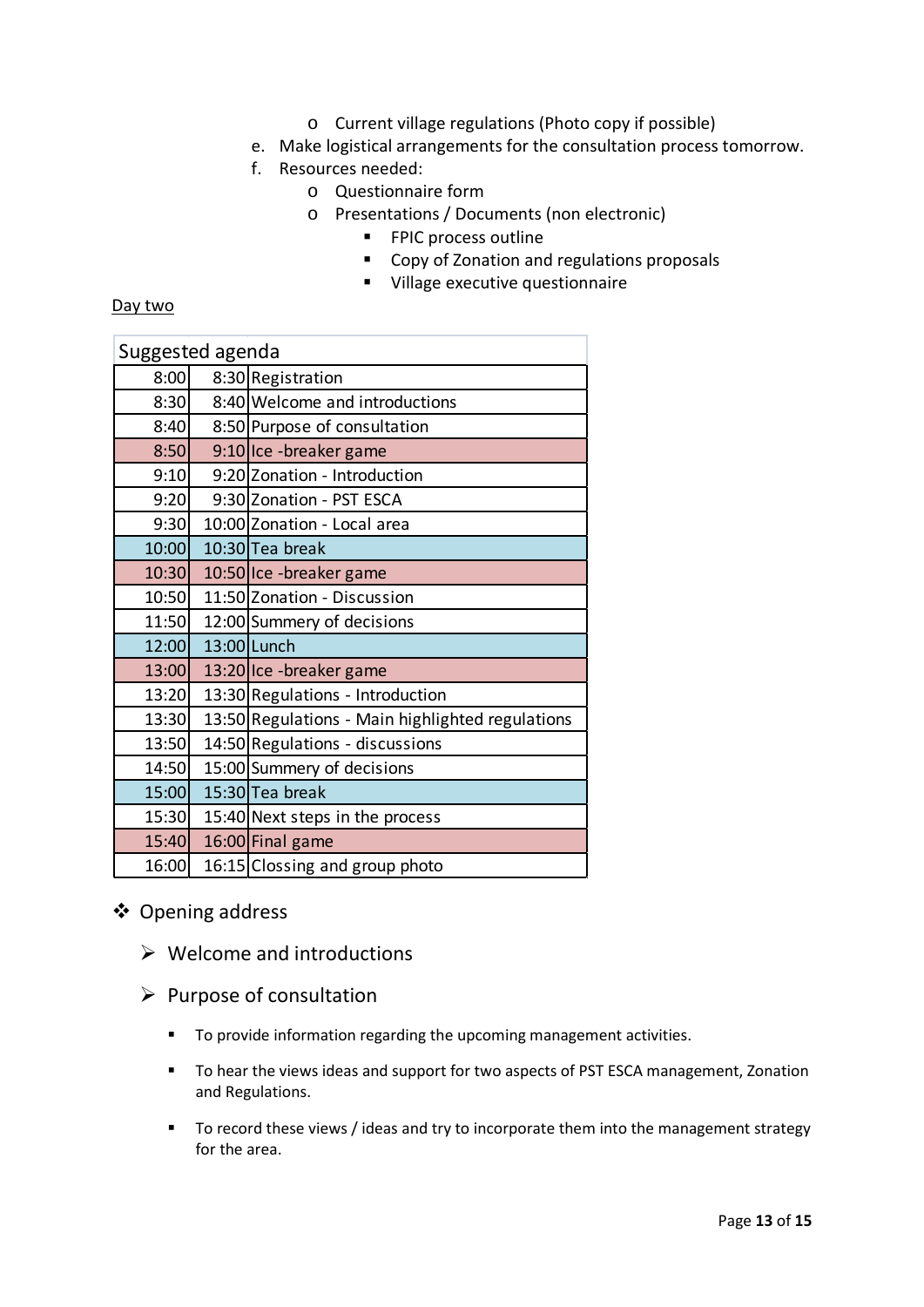To gain the support of the community for the protection of the PST ESCA.

## ❖ Ice-breaker game

- $\triangleright$  Must allow for active participation Stimulate interest and concentration
- $\triangleright$  Reward based
- $\triangleright$  Repeatable during the presentation
- $\triangleright$  Build up to finale and reward at the end of the meeting To retain attention and expectation.

## ❖ Introduction to Zonation

 $\triangleright$  Describe zoning and what this means in terms of limitations and regulations.

#### ❖ Zonation-PST

- $\triangleright$  Present map of PST Zonation proposal and provide orientation
- $\triangleright$  Explain zones on the map

#### Zonation – Local area

- $\triangleright$  Present map of local area and ensure orientation
- $\triangleright$  Explain zones on the map

# ❖ Discussion

- $\triangleright$  Allow for discussion (actively encourage discussion)
	- In what way will this Zonation plan limit your previous access to recourses?
	- How will this affect your current livelihoods in the short term?
	- In what way will this limit your access to spiritual and cultural sites?
	- Can you think of any way to improve on the current plan?
- $\triangleright$  Record all important issues raised
	- Name of person
	- **Position / role**
	- Key idea or request
	- **Action**

## ❖ Summery and consensus of decisions

- $\triangleright$  Must try to reach consensus on all decisions
- $\triangleright$  If not, then record in details the issues for later discussion and attention.